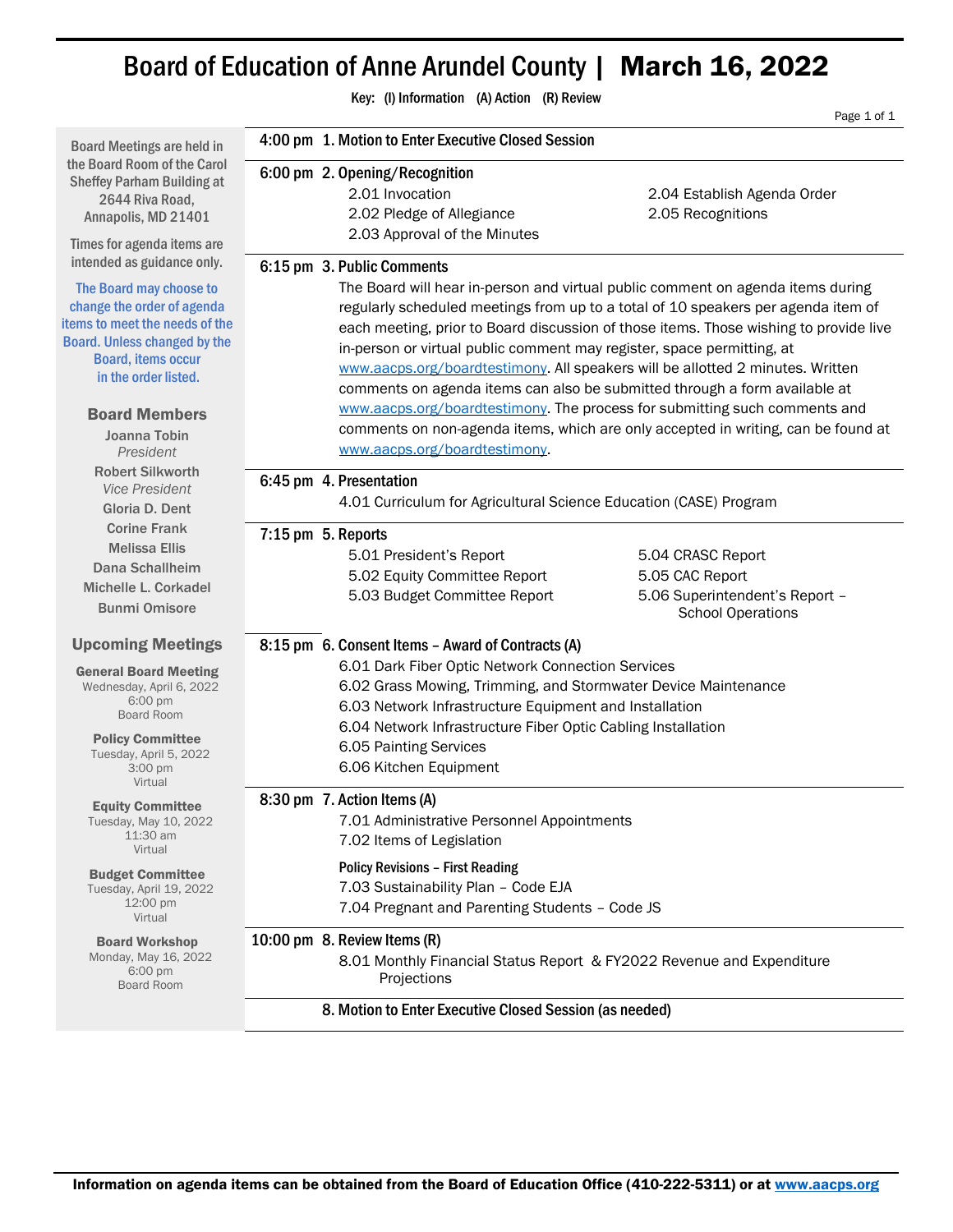The following testimony was submitted for the March 16, 2022, meeting of the Board of Education. The "…" designation indicates the cutoff of testimony due to it exceeding the word the limit. The full version of such testimony has been provided to the Board.

## **ITEM 4.01 Curriculum for Agricultural Science Education (CASE) Program**

1. Dear Honorable Board of Education Members,

As a graduate of the AA County School system, a full-time farmer, and community-minded individual, I write to you asking for your continued support of and increased funding for the CASE and FFA programs in our county. Additionally, Southern should become an agricultural magnet school, as evidenced in its strong CASE educator, successful alumni, and invested stakeholders.

I hold a BS in Biology, MS in Agronomy, several professional certifications, and have worked within three universities and the USFS as a researcher and educator. Students who pursue a university degree in agriculture can expect instant dividends on their investment; for example, after completion of my MS thesis I was offered a six-figure position at an agronomic research company. As you are aware not many college degrees can boast similar success for its graduates. I've mentored many students who have completed the CASE program and those were the students I consistently hired in my labs, their knowledge and problem-solving skills far outweighed students who went to even the best STEM and IB schools. Additionally, the FFA programs prepare students to succeed in the world, with a primary focus on leadership, accountability, and professional development. CASE and FFA are rigorous and far more than just career and technical education as they are also science, math, writing, and leadership forward programs. Our county youth need these programs for their continued academic success and to become the leaders of tomorrow. Thank you for your continued and strengthened support.

Kayla Griffith Lothian

2. In 8th grade my daughter applied to Stem, IB, Key, Severn and AACS. She was accepted to each. However, after meeting with the teacher at Southern's Ag program, she was adamant this was the place for her. Annapolis was our home school, and the regulations note that you can take any class in the county, I would have to transport her to Southern and return mid-day to Annapolis (this is still an option, but you will not get the full benefits of the program). Working in the greenhouse after school, being a part of FFA the club organization that teaches leadership, public speaking and fosters career development skills.

The principal at Annapolis was very supportive. She listened to all the benefits, "this is easy", we can so a principal-to-principal transfer (this is not allowed anymore, which is a problem).

She experienced the full program, and she will tell you it was amazing. She won 3 state titles in public speaking. It led her to participate in Ag Discovery at the University of Iowa her Jr year. She applied to college for a degree in Poultry Science with Minors in Genetics and Biology. She just graduated from NC State after 3.5 years and has been accepted at UGA for a PhD in Poultry Nutrition/Microbiomes and NC State for PhD in Biomedical System- Immunology. Annapolis or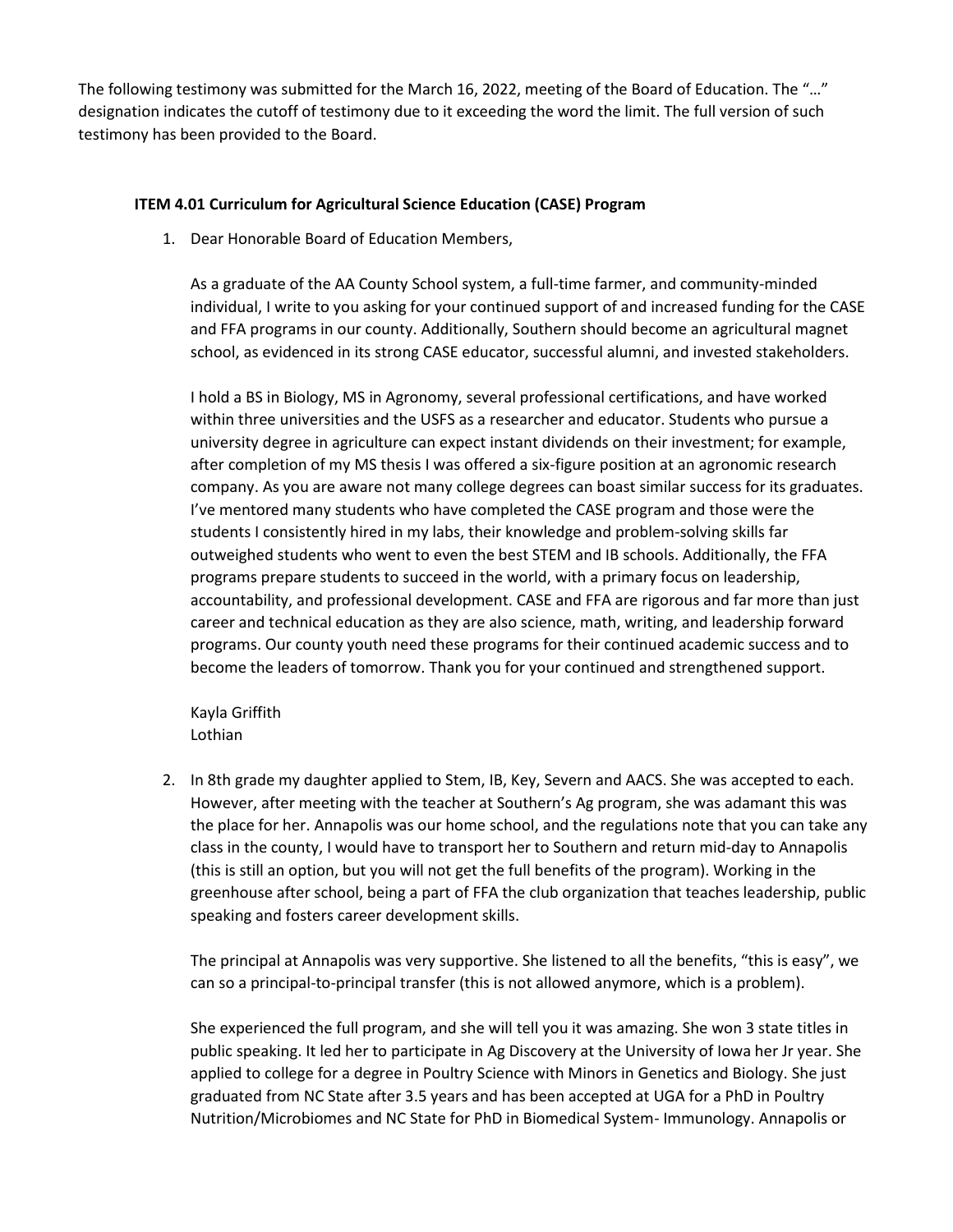South River would have never given her the steppingstones to get her here. The Southern Ag program opened these doors and sparked her interest.

Kimberley Chance Annapolis

3. The Ag program is not just a vocational program it is also a path to college. The program helped me decide my future. Most that complete the general high school curriculum have no idea what they want when they get to college. The Ag program gave me skills in public speaking, taught me how to market myself and speak to industry professionals. I was able to have educated discussion on important issues facing our ag community. It taught me research skills, lead me to participate in Ag Discovery at the University of Iowa, FFA leadership conference in DC and gave me something I was excited to pursue as I went off to college. High School is a steppingstone and the experience this program offers is amazing.

I had a chance to explore options in high school that most don't even know exist. I just graduated from NC State – degree in Poultry Science with Minors in Genetics and Biology. I have been accepted to UGA for a PhD in Poultry Nutrition/Microbiomes and NC State for PhD in Biomedical System- Immunology. Annapolis would have never opened the door to these opportunities. The Southern Ag program gave me the opportunity to explore what I was passionate about.

At college I quickly joined a lab gaining hands-on experience in immunology, pathology, nutrition, and parasitology through our lab research on histomoniasis in turkey poults. I interned with two top poultry breeding/genetics companies. Animal agriculture is an extremely important commodity. The Southern Ag program open the doors.

Sophie Chance Annapolis

4. Dear AACPS Board of Education,

I thank you for giving us the opportunity to shine a light on our Agriculture Science programs also known as CASE. I am a full-time farmer in Anne Arundel County who's 3 three sons recently graduated from Southern High School. I am incredibly involved with education of youth in agriculture thru being a volunteer with 4-H, FFA, Farm Bureau and the Fair in our county. I see firsthand how hands on experience gives kids the opportunity to make life decisions. I would ask that you support the opportunity to make the Case agriculture science program available to all students in Anne Arundel County. As a member of the Anne Arundel County Ag commission and the Co-Chair of its Ag Education committee I have heard from numerous families in the county that have a child that knows they want a career in Agriculture and would love the opportunity to start their learning in high school.

We certainly need more kids that want to work in agriculture in our county as our work force is currently diminishing. By giving the kids a jump start in Ag classes and experiences that will only better our county Agricultural business and open spaces in the future.

I had the opportunity to be in Ag science classes in High school and participate in FFA. That helped me make my career choice early on in life and become the leader in Agriculture in our county that I am today. I just want that same opportunity for all.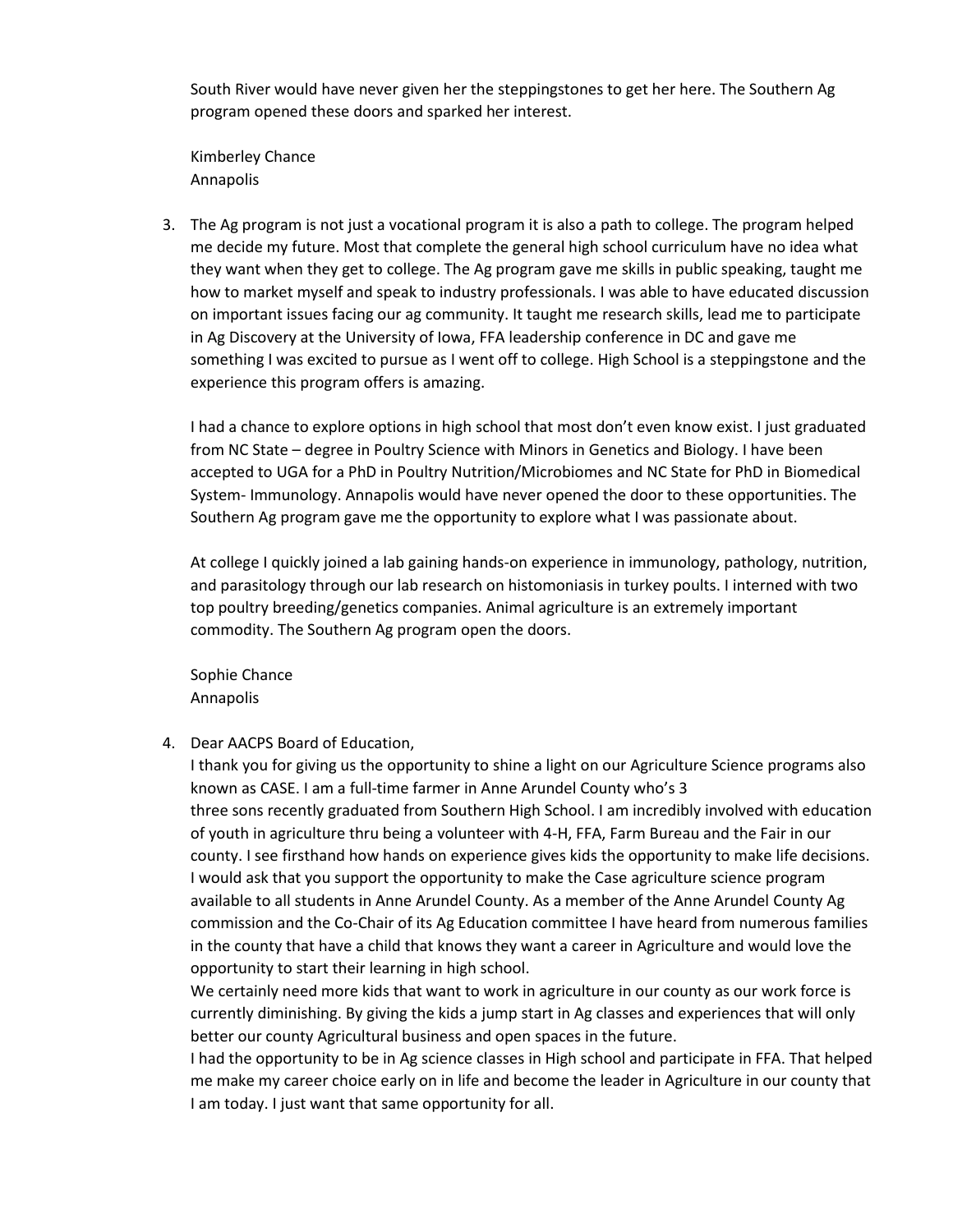Deana Tice Harwood

5. Farming is essential to our survival and our economy; it is important to recognize that so much more goes into food production than day to day farming. Think about it from the follow perspectives: Supply chains, Engineering, Medical, Research, Nutrition, Genetics, Lobbying, Environmental, the list goes on…… Farming is the backbone, but there are over 300 career paths, and the Ag program lets students explore these career opportunities. This is more than just a vocational program. The students that have been enrolled in recent years have gone on to:

Virginia Tech Univ. of Mississippi Univ. of Penn Delaware Valley Clemson NC State Taylor University University of SC West Virginia Univ.

Some of these students are now working on: Medical School Vet School Graduate School Purdue Maryland State Senate Working on their own Farms Muddy Creek Animal Hospital

That is just a small snapshot of where the Ag program took them. These students had an opportunity to explore exciting career opportunities before they left high school, they were ahead of their peers making those decisions. I see so many students go off to college because they believe it is the next step, they have no plan, they have not even started to explore what they want to do… because they had the standard education with no opportunity to explore true career paths. For those interested, the Ag program offers that, and it should be available to all those that want to explore it.

Bruce Chance Annapolis

6. In 2019 after many phone calls and emails sadly our attempt to get an out of area transfer for my then incoming freshman son to attend the SHS Case Ag Program was denied. As you all are aware this program is only offered to SHS students and with my son's genuine interest in farming, horses and agriculture in general this program would have been a perfect fit for him. His interest in agriculture started at a young age and granting him the out of area transfer would have without a doubt enriched his high school experience, provided valuable leadership skills, allowed him to participate in the Future Farmers of America Club and as importantly provided him a peer group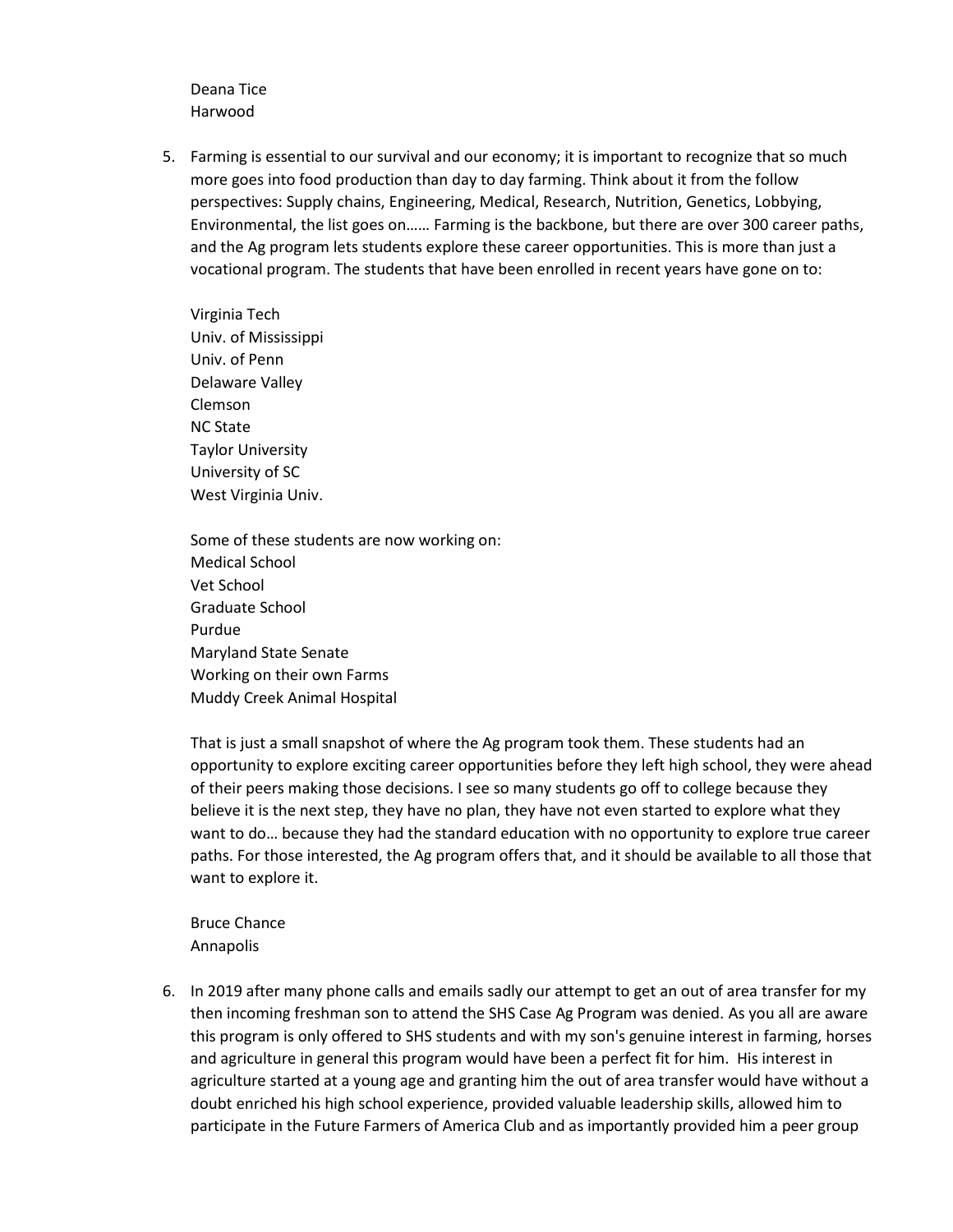with similar interests. With a variety of magnet and technical programs available to students in AACO this program should absolutely be offered to any AACO student that has a demonstrated interest in agriculture. Please don't let another student be denied the opportunity to pursue this program just because they don't live in the SHS district, the future of farming depends on programs like this being available to all students**.**

 Susan Youmans Harwood

7. I was fortunate to have been born and raised on a farm 60 years ago and still live on a working farm today. I'm very passionate about the agriculture way of life but the younger generation is so far removed from agriculture that it worries me about who will take over feeding our communities. I have been very involved in supporting the CASE program as well as the FFA chapter at Southern High School even though I don't have any children. I know that agriculture is more than just being a dirt farmer; there are numerous career paths that these students can follow that support the agriculture industry.

I've watched several students start in the CASE program as shy timid freshmen and finish as leaders; students that can speak in front of people. We've had several students that have participated in extemporaneous and public speaking competitions that have gone on to win at the state level and go on to compete at the National FFA Convention. We've also had numerous students that have become veterinarians, agronomists, flock advisors and hatchery managers for Perdue Farms, nurses, Maryland State Senate assistant, veterinarian technicians, welders, and much more. These students give me hope for the future of agriculture.

I would like to see this program continue and be opened to students from other schools; there are so many that want to get into this program but can't because they don't live in the Southern High footprint.

Margaret R Chase Davidsonville

8. To: Anne Arundel County Board of Education

From: Anne Arundel County Farm Bureau

Re: Agriculture Education

Date: March 14, 2002

We urge the BOE to continue and expand the Agriculture Education program in our schools. We have seen first-hand the need for our youth to know where their food comes from, how to grow their own food, and how to have successful careers in the agricultural world.

As our current farming community grows older, we need a trained workforce to keep agriculture viable in Anne Arundel County. Not only does the county need to be able to grow its own food and fiber, the open space provided by agriculture enhances the way of life for all of us who live in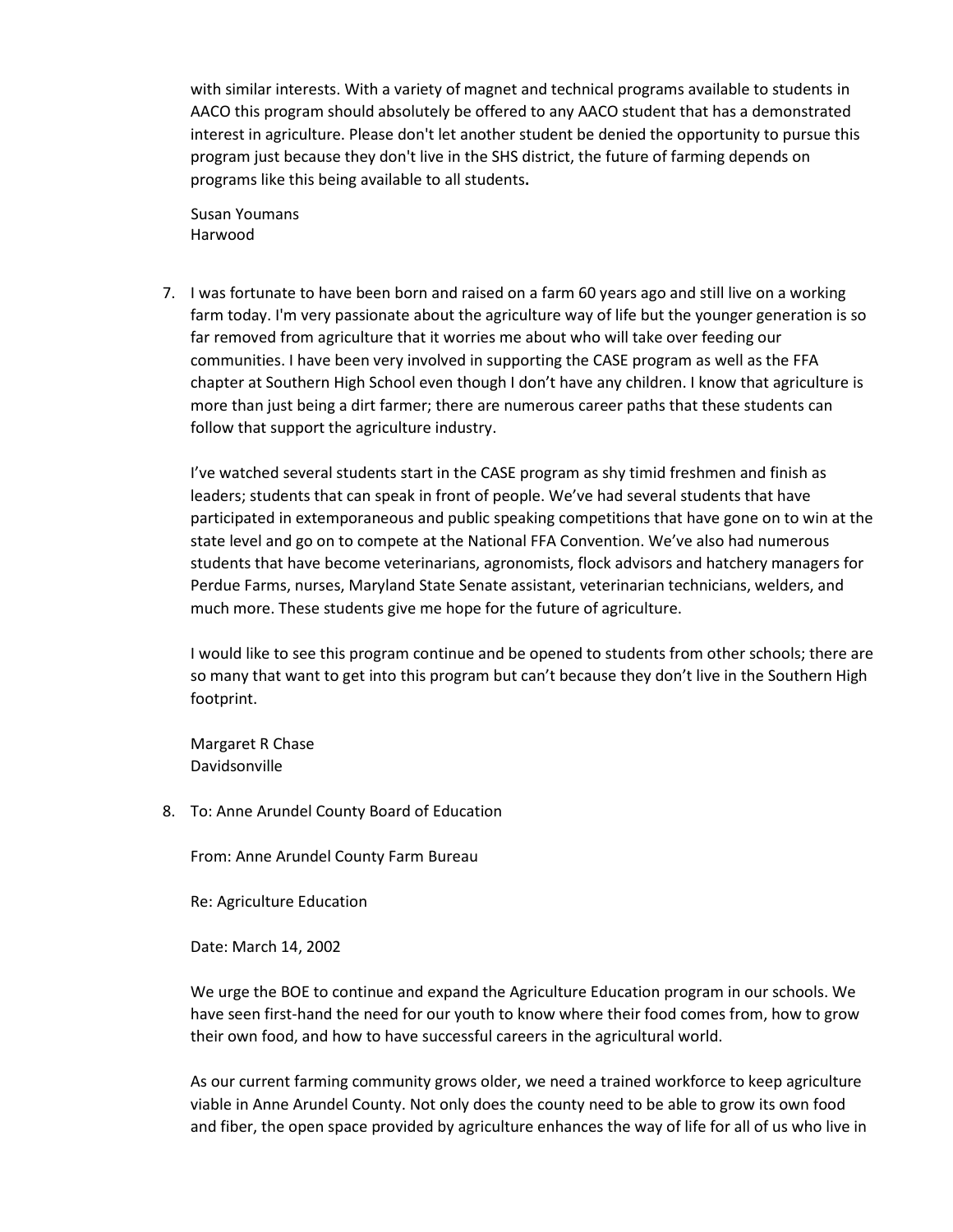the county and provides habitat for our wild birds, bees, and animals.

Not only do our students need hands on experience with plants and animals, but they also need the addition of CASE Ag Mechanics Pathway and CASE Agriculture and Business and Food Science courses. Equipment breaks and record keeping is essential; our students need to learn how to master these areas of successful farming.

Milly B Welsh Davidsonville

9. I am a parent of a student at Southern High School who is an eleventh-grader thriving in the CASE program under the incredible leadership of Dr. Stacy Eckels. During the pandemic, my son struggle struggled socially and emotionally. Now, he is thriving again because he truly appreciates being part of a community through the CASE program. He is a student leader overseeing the efforts presently going on this spring in the greenhouse. My son hopes to study plant science and is learning so much about the interdependence with animal science.

The CASE program offers my son and his peers the opportunity to branch out in many different areas, from Environmental Science to Technology to Policy to Applied Agriculture. The program is a gift which gives my son and his peers the joy of being outside and learning about the land. With global warming, our students can be exposed to creative thinking about agriculture and the environment through the CASE program. Our students are our future leaders, and we need to expose them to one of humanity's basic needs, food.

Every day our students in Anne Arundel experience the connection with our county's land, even without being aware of it. In the summers, there are farms with rows and rows of corn running up and down our county's slopes while horses, cows and sheep graze on carpets of green grass. Please consider the opportunity to grow this program for the benefit of our students in their learning continuum. They are our future leaders right here in Anne Arundel County. With this program, they can leave their footprint in the soil and make their mark by helping everyone in our community and the country.

Patricia Flores Sutton Shady Side

10. The CASE program at Southern High School positively impacted my life and helped shape me into a leader in my academics as well as the work force. Through my involvement in the CASE program and the FFA, I learned key skills such as public speaking, time management, and how to be a leader among my peers. The FFA opened many doors for me through Career Development Events, at the state and national level, and leadership positions within our school chapter. This program lit a passion in me that I didn't realize I had, and I truly don't believe I would be where I am today, with an amazing job in animal agriculture, if it weren't for this program. It's my hope that many more students get to reap the benefits of this program, change their own lives, and improve upon their communities.

Sierra Criste Deale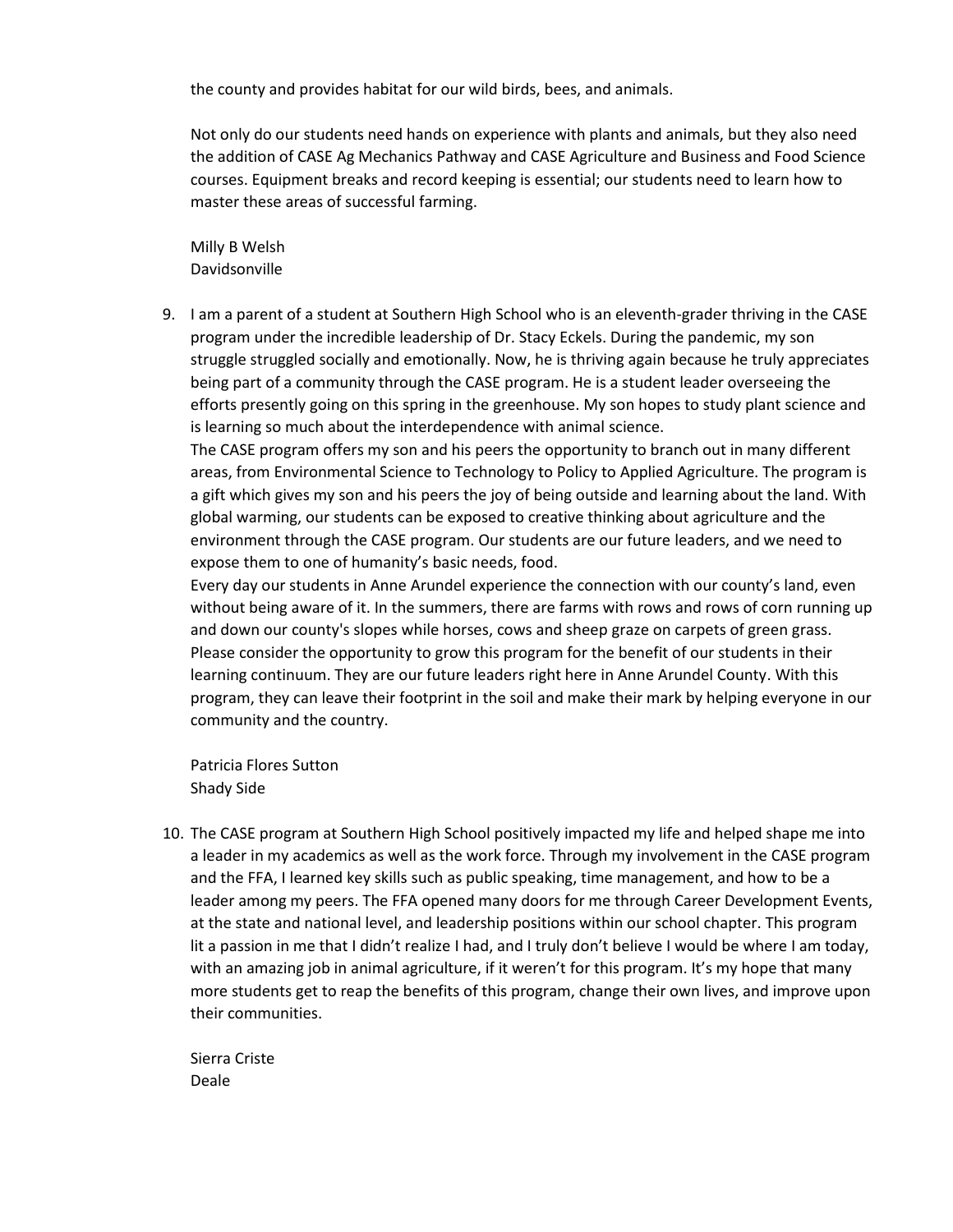11. I fully support the continued growth of CASE Agriculture Science programs in our county schools. The past few years have shown this support is more critical than ever. Agriculture, the states #1 industry, needs to be sustainable and it is only with continued recruitment from our young adults that this will be possible. I am pleased that the AACPS Board of Education is addressing this very important issue and I, as many others in the agriculture community, look forward to the Board's support in continued expansion of this needed curriculum in our county school system. Instructing and training our next generation of agriculture producers on the importance of agriculture is critical for our county, state, and nation. The effort put forth now, with programs such as CASE, supporting the growth of agriculture, will enable our next generation of enthusiast the ability to feed our community.

John Faber Churchton

12. I am a 4th generation farmer and graduate of Southern High where I completed the agriculture program in the 80's. I continued my education at UMD's Institute of Applied Agriculture and have had a successful farming career for over 40 years. However, for the past few decades I have seen it become more and more difficult for youth who want to farm to be able to farm. They still want to be involved in agriculture. That is why I feel the CASE program is important to education in Anne Arundel County. The youth need a quality education in agriculture and related fields at the high school level. There are many job opportunities other than farming in the agriculture field such as food service and safety, butchers, horticulturalists, and plants and livestock scientists. As a farmer I need outside expertise at times and these CASE students will fill that community and business need.

Jeffrey Griffith Lothian

13. The Anne Arundel Economic Development Corporation (AAEDC) Arundel Ag Program would like to express our support in making the CASE Program at Southern Senior High School a Magnet Program furthering agriculture education in Anne Arundel County. Bringing agriculture Education to more schools would be ideal. At the very least students should be able to attend and enroll in the CASE Ag Program at Southern High School to receive the agriculture education they are seeking.

Agriculture Education is important to the growth of the agriculture industry. The average age of the farmer today is around 65, so training our next generation the skills for careers in agriculture is vital for this industry to grow and thrive in Anne Arundel County. A.A. County is working to create a more sustainable food supply chain, by creating infrastructure necessary to expand and produce the foods and agricultural products needed to accomplish this effort. Agriculture offers many different career pathways for students to explore, and the CASE program offers a rigorous and relevant education for them as well. Making this program available to more students and other high schools is important to set some of the groundwork for these efforts.

Lisa Barge Edgewater